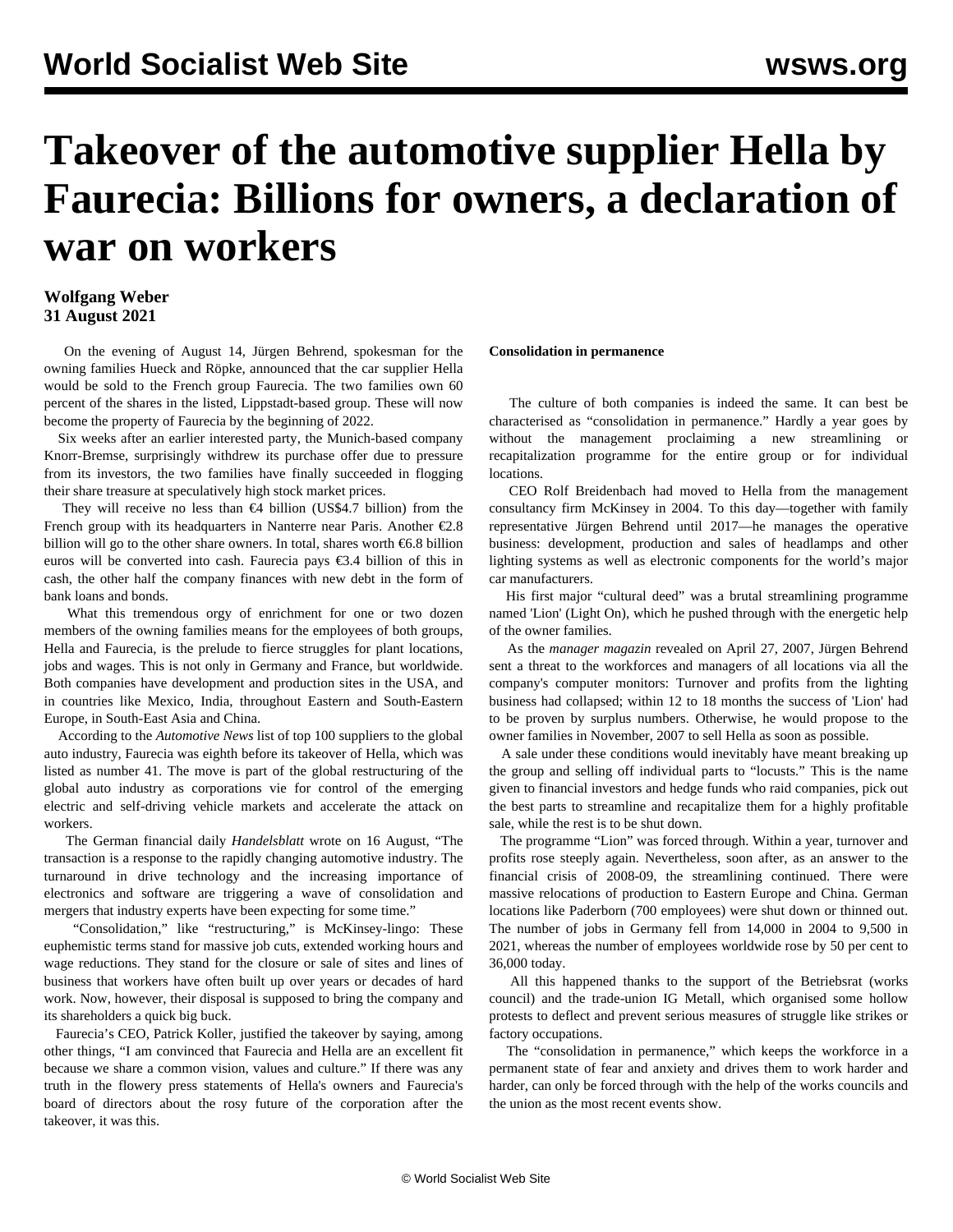#### **Streamlining 'Phoenix'**

 In 2019-20, 200 jobs were cut at the main plant in Lippstadt. A little later, in August 2020, Breidenbach announced the 'Phoenix' streamlining programme. Like the mythical figure Phoenix rising from his ashes, the company was to rise again to financial splendour after a year of some decline in sales and profits.

 Nine hundred jobs will be wiped out this year and next in administration at the headquarters in Lippstadt, and 450 more by the immediate closure of the Regensburg and Würzburg sites and other measures.

 Investments in the development site for software and electronics in Romania and Lithuania, however, are being expanded. Engineers and production workers there receive only 27 percent (2020) of the wages paid in Germany, both gross and net. In Poland, the figure is 32 percent.

 As a result, according to the latest annual report from August 19, the corporation is in better shape than ever and better off than any other automotive supplier in the world. It is completely debt-free and has an equity ratio of more than 40 percent—in the entire automotive supplier industry this ratio is on average 21 percent, at Faurecia only 18 percent. Despite the coronavirus pandemic, revenue has risen by 13 percent to  $\epsilon$ 6.5 billion, while profits have more than doubled to 510 million euros.

 In technological terms, only 10 percent of revenue is still dependent on the installation of Hella components in vehicles with combustion engines. From this point of view, Hella is also prepared for the changeover of the automotive industry to electric drives. In addition, lighting systems are no longer the main drivers of sales, but electronic components such as radar sensors and driver assistance systems. The company is making big money on the road to highly automated driving.

 The owner families can therefore already chalk up a complete success for the "Phoenix" streamlining programme—and crown it with the sale of Hella. The share prices have risen by 50 per cent this year, and so the price of sale has also skyrocketed.

 From the point of view of technological orientation and profitability, for Hella the takeover by Faurecia makes no sense. The sole and all-dominant motive of the owner families is the unbridled greed to profit from the current stock market bonanza and to make as much money as possible before the prices collapse again at some point. There is no other reason.

 "We didn't want to wait," was the answer of family spokesman Jürgen Behrend to the astonished question of the *Handelsblatt* of why the family was selling Hella now despite its impressive technical and financial position.

 The 150,000 employees of the newly merged group, permanent production workers on staff, temporary workers as well as development engineers and administrative staff, and finally hundreds if not thousands of external engineering service providers are to pay for this.

 The fact that Faurecia is financing half of the takeover with new debt, bringing the total debt mountain to  $\epsilon$ 6.5 billion, indicates that rapidly a cruel 'restructuring programme' will start. The workforces of Hella and Faurecia are to finance the repayment of the debt through intensified exploitation. Faurecia has already announced the sale of sites and lines of business worth  $\epsilon$ 500 million. But this is only the beginning.

 McKinsey hatchet man and Hella CEO Rolf Breidenbach is waiting in the wings. He, like other executives, is to "play a prominent role in the management of the group" after the merger, according to the press release of August 15.

#### **Consolidation in permanence at Faurecia**

 Since 1999, when it was founded as a subsidiary of French carmaker PSA, Faurecia has grown from a company with 32,000 employees to a global group with 114,000 employees—exclusively through a large number of acquisitions of rival companies. These always followed the same pattern: financed by the parent company PSA and loans, and then followed by massive job and wage cuts in the plants taken over.

 Here too, the trade unions and their works councils played a decisive role. A typical example is the plant in Scheuerfeld, Rhineland-Palatinate. In 2011, over 530 workers were still producing car interiors there. In 2012, Faurecia's management announced it wanted to close the site because it was not making enough profit.

 IG Metall and the works council agreed to cut 30 jobs and to extend the working week from 35 to 37.5 hours without wage compensation as the price for "saving the site." But the job slashing continued. Today, less than 200 jobs remain, holiday and Christmas bonuses have been cut by 25 percent and the workweek increased to 38.5 hours.

 According to a report in the *Rhein-Zeitung*, the union's First Representative in charge proudly commented on this result at a works meeting on September 7, 2020, saying, "Scheuerfeld is one of the most successful Faurecia plants in Europe!"

 The plants in Unna, Stadthagen and Lohr have already been completely closed after similar years of wage sacrifice.

 When the union IG Metall now announces negotiations on the "preservation of the Lippstadt site" and the First Authorised Representative of IG Metall of Lippstadt, Britta Peter, accompanies this with the words, "We must become more agile in Germany to remain competitive," alarm bells should be ringing for all workers at Hella and Faurecia.

 The Socialist Equality Party (SGP) is urgently warning workers not to put the slightest trust in the hollow speeches of trade union officials about "concepts for the future" and "saving the site," "Becoming more agile to stay competitive"—that's McKinsey rhetoric for longer and flexible working hours on call, job cuts and lower wages.

### **Role model Faurecia USA**

 The model for this "agility" is the conditions in the Faurecia plants in the USA.

 When the corporation acquired operations at the former Ford plant in Saline, Michigan, to become one of the largest parts makers in North America, the company imposed across-the-board pay cuts and massive job destruction. This was followed by a shop floor regime of ruthless speedups and unsafe conditions enforced with the full collusion of the United Auto Workers (UAW).

 At the Gladstone plant in Columbus, Indiana, the company has just announced it will lay off one of three shifts and introduce a 12-hour working day for the other two. The working hours will be "flexible" and will depend on demand from day to day. The assembly lines will also run on weekends.

 This "agile production programme" is fully supported by the International Brotherhood of Electrical Workers (IBEW), the union in charge of the Gladstone plant.

 A year ago, the Gladstone Rank-and-File Safety Committee was formed by workers at the plant to fight against the dangerous working conditions produced by the pandemic because the union is also fully on the side of the company on this issue as well.

 The rank-and-file committee responded to the attacks announced with an appeal to their colleagues and other Faurecia plants to take up a fight independently of the UAW, the IBEW and other pro-company unions.